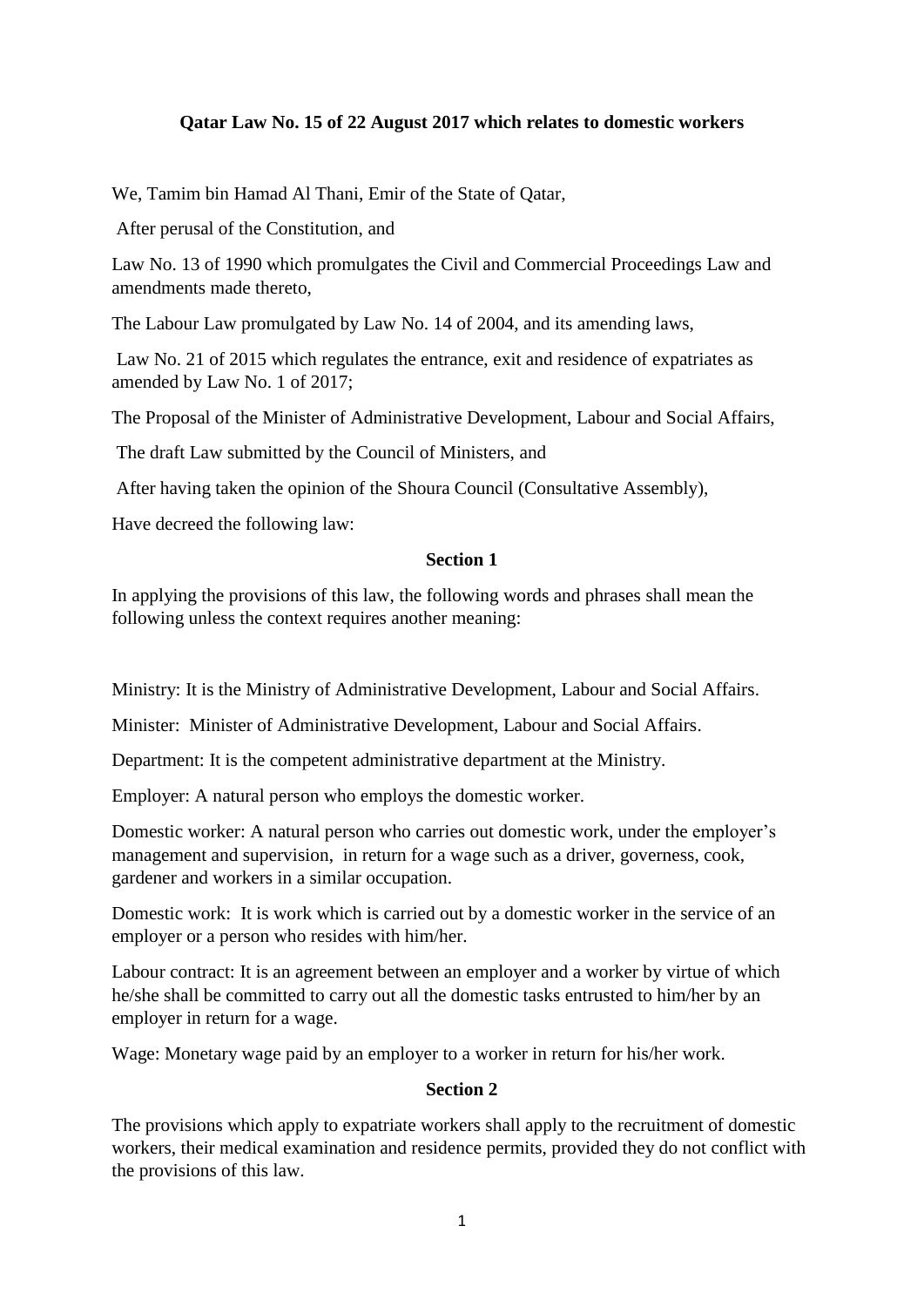### **Section 3**

A domestic worker may not be employed other than by virtue of a labour contract, which is written and certified by the department, in three copies. One copy shall be handed to each party, and the third copy shall be deposited at the department.

The labour contract shall be written in Arabic. A translation thereof in another language may be annexed. If there is a difference in both texts, the text drafted in Arabic shall be considered to be the authentic text.

The labour contract shall include provisions relating to the employment relationship between both parties. It shall include in particular the following data:

- 1. Name of employer, nationality and place of residence.
- 2. Name of domestic worker, nationality and place of residence.
- 3. Date of the contract's conclusion.
- 4. Type and nature of work entrusted to a domestic worker.
- 5. Date on which work started, and the probationary period.
- 6. The contract's duration, conditions of renewal, and end.
- 7. Wage agreed upon, and manner and date of its payment.
- 8. Any provisions or data specified in this law.

#### **Section 4**

The recruitment of domestic workers from abroad shall be undertaken by one of the recruitment offices certified in accordance with the above-mentioned provisions of the Labour Law. As an exception thereof, an employer or the person mandated by him/her may recruit from abroad domestic workers for their own account after the department's approval.

### **Section 5**

Recruitment from abroad of domestic workers of both sexes, under the age of eighteen years old or over the age of sixty, shall be prohibited.

The Minister or person mandated by him/her, shall have the authority to exempt the maximum age limit from recruitment.

### **Section 6**

A domestic worker shall be entitled to a paid probationary period. Its duration and rules shall be decided upon by virtue of a ministerial decision.

### **Section 7**

An employer shall be responsible for the following:

1. Provide suitable housing and food to a domestic worker, appropriate medical care, medicine, and medical equipment in the case of sickness, or injury during the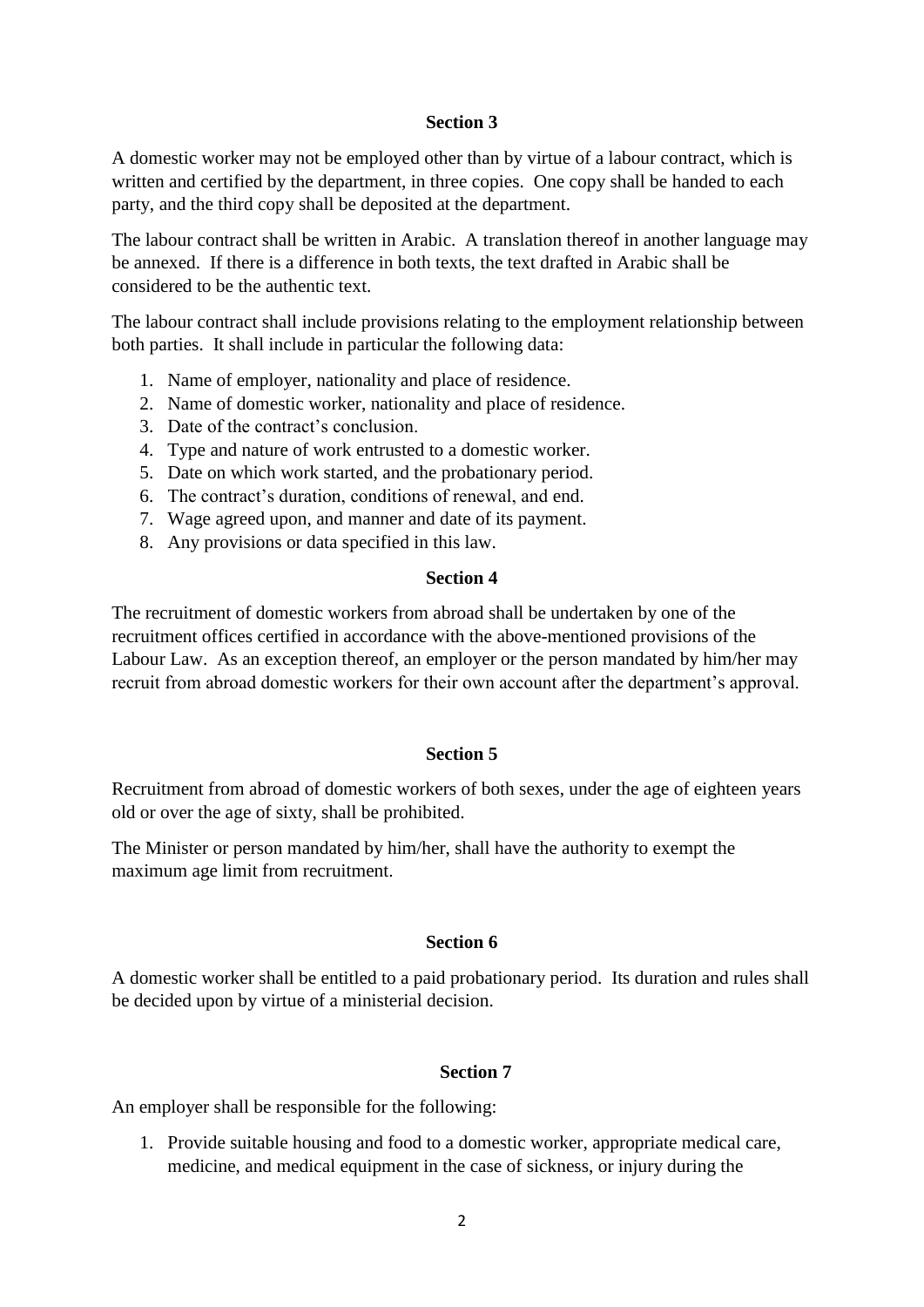performance of his/her duties, or as a result therefrom, without incurring any financial burdens on the domestic worker.

- 2. Treat domestic workers well, in a manner which will safeguard their dignity and wellbeing.
- 3. Avoid exposing a domestic worker's health or life to danger, or harm him/her physically or morally in any manner whatsoever.
- 4. A domestic worker shall not work during his/her sick leave.
- 5. A domestic worker shall not work during his/her rest periods, or during his/her weekly rest, unless there is a prior agreement between both parties to the contrary.

# **Section 8**

An employer shall be responsible for paying the monthly wage in Qatari Riyals agreed upon with the domestic worker at the end of the month, or at the latest on the third day of the consecutive month.

An employer shall not be considered as having met his/her duties unless he/she proves that he/she had deposited the worker's wage in his/her bank account, or handed him /her the wage in cash, by virtue of a receipt signed by the worker, which confirms his/her receipt of the wage in full.

An employer shall be prohibited from deducting any fees, expenses or commissions from a worker's wage in return for the procedures of recruitment from abroad.

# **Section 9**

An employer shall be prohibited from employing a domestic worker outside the country, without the worker's approval. If this is confirmed, a domestic worker may end his/her labour contract before the end of its duration, while safeguarding his/her full right to the end of service bonus. He/she shall also have the right to return to his/her country of origin or place of residence at the employer's expense.

# **Section 10**

If a domestic worker dies, the employer shall bear the transfer expenses of his/her coffin to the country of origin or place of residence, upon the request of the worker's family.

If an employer does not send the worker's coffin after his/her death, the department shall do so at the employer's cost, and shall ask for reimbursement therefrom through administrative means.

An employer shall deposit all of a domestic worker's entitlements in the department's treasury, within a maximum period of fifteen days as of the day on which he was cognizant of the worker's death. This shall be on the condition that the deposit receipt include a detailed report which indicates the manner in which the abovementioned sums were calculated.

The competent court shall distribute the sums deposited to the survivors of the deceased worker in accordance with the provisions of the Muslim Sharia or the Personal Status Law which is in force in the country of the deceased worker. If three years have elapsed after the day of deposit without identifying the person to whom the entitlements shall be paid, the court shall have to refer the sums to the country's public treasury.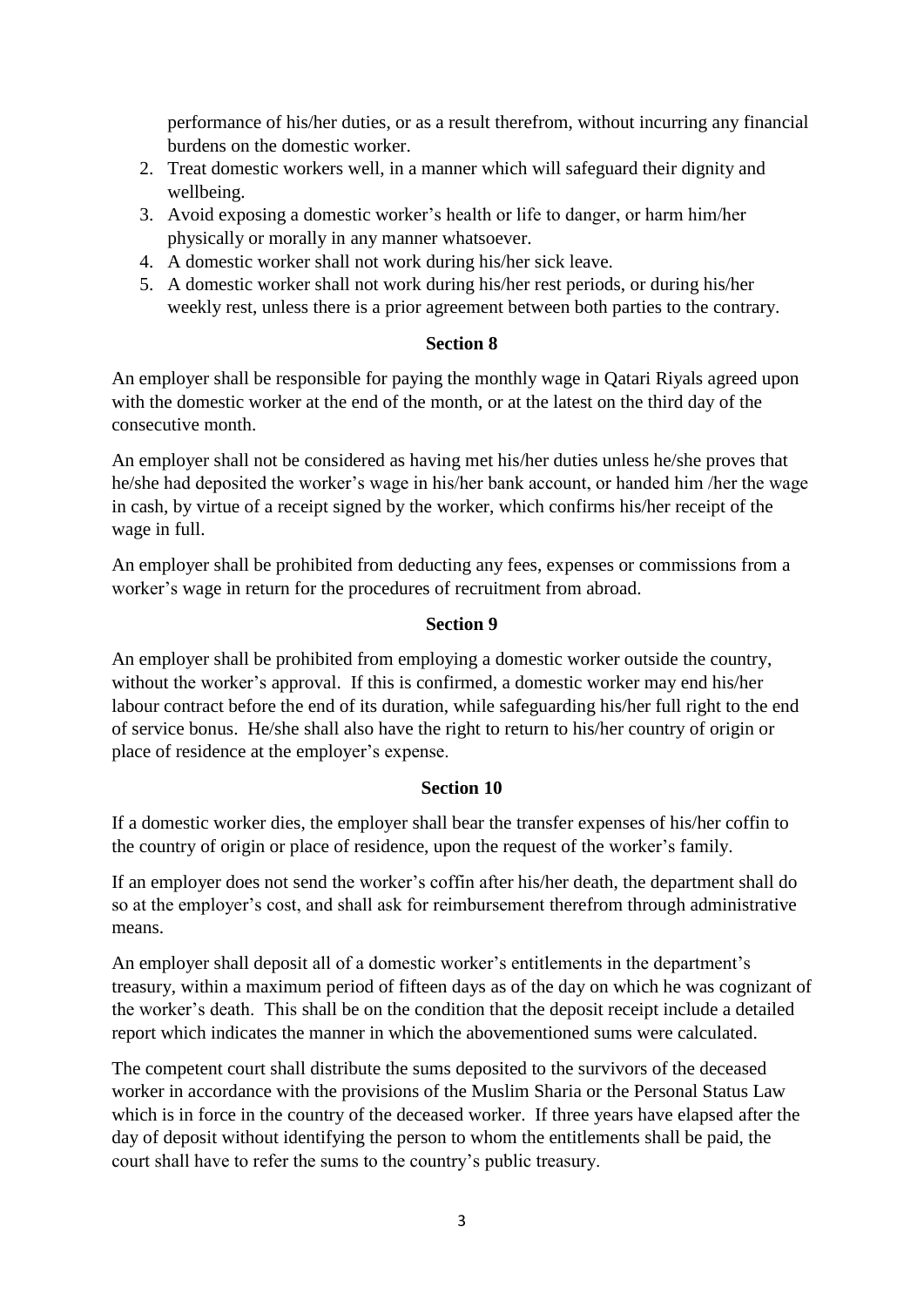### **Section 11**

A domestic worker shall undertake the following:

- 1. Abide by the country's laws, social customs and traditions, as well as religious and moral values.
- 2. Carry out the work agreed upon, and any other tasks which are required to be done on his /her own, in honesty and precision.
- 3. Safeguard an employer's secrets, money and property, and those residing with him/her, his/her visitors, avoid any harm to an employer's interests, and pay particular attention to all of the above.
- 4. Follow an employer's instructions and orders, and those residing with him in an optimum manner, unless they are in violation of the law or the labour contract, or expose his life, money, or the life or money of third parties to danger.
- 5. Safeguard the objects which were handed to the worker for his/her work, and handle such objects in accordance with the nature of their use, and their return to the employer upon finishing his/her service.
- 6. Avoid any work with others, be it remunerated or not, contrary to the provisions of the law or regulations which are in force in the State.
- 7. Treat well an employer, his/her family, and persons residing with him/her, and refrain from harming them especially children, and the elderly.

### **Section 12**

The maximum hours of work shall not exceed ten hours a day, unless there is an agreement to the contrary, interrupted by periods for worship, rest and food. Such periods shall not be included in the calculation of the hours of work.

### **Section 13**

A domestic worker shall be entitled to a paid weekly rest holiday, which is not less than twenty four consecutive hours. The timing of the weekly rest shall be determined based on the agreement between both parties as indicated in the labour contract.

### **Article 14**

A domestic worker shall be entitled for every year spent in service, to paid annual holidays, whose duration is three weeks. A worker can divide such holidays, select its timing and the place where it shall be taken, unless there is an agreement to the contrary, and provided that this is not in conflict with the worker's interests.

A domestic worker shall also be entitled, for every two years in service, to a return air ticket to his/her country of origin or place of residence to go on holidays or the remaining holidays.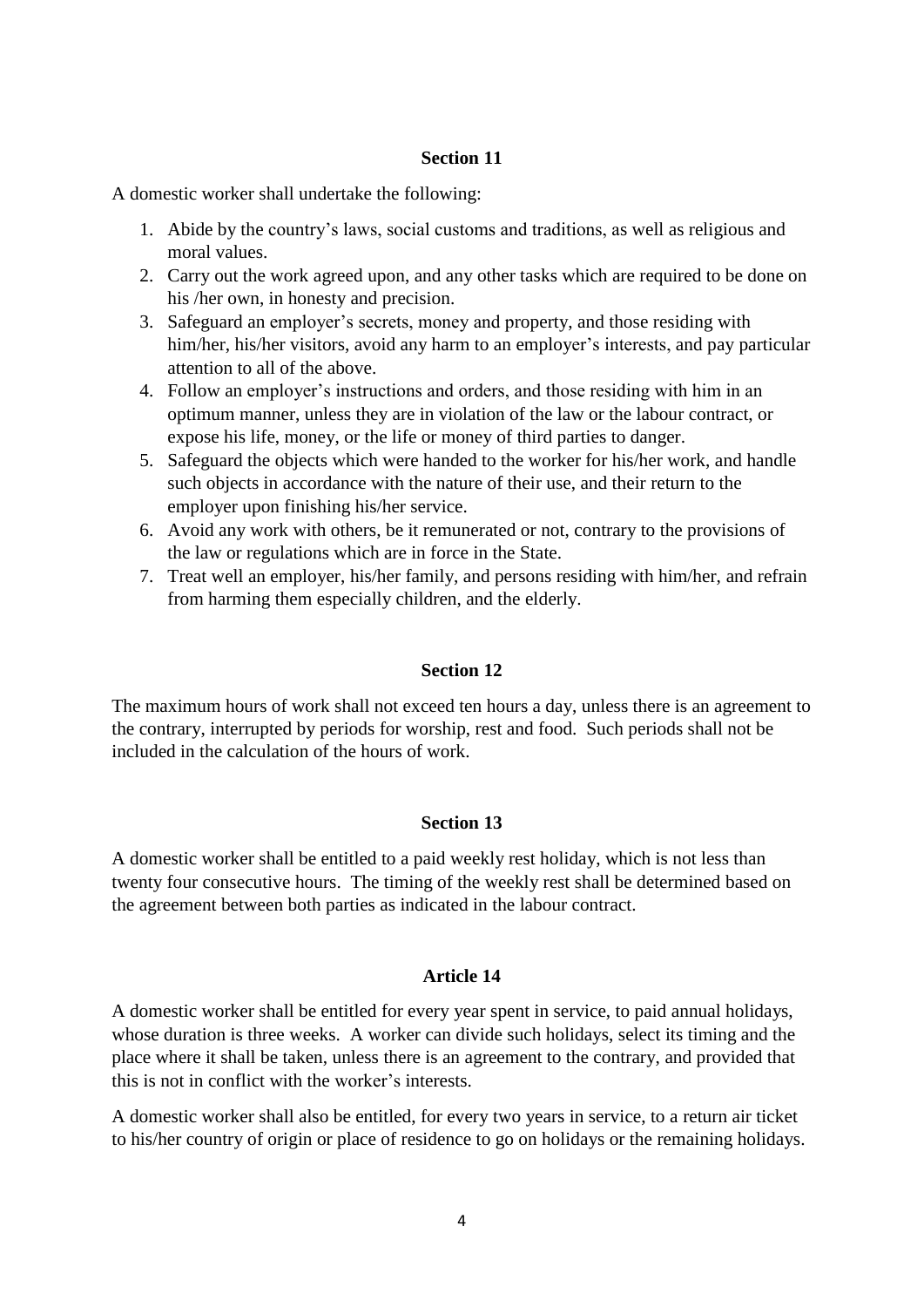A worker shall only be entitled to a one way ticket back to the country of origin or place of residence if the return trip is final.

## **Section 15**

An employer shall be responsible for paying the end of serve bonus to a domestic worker who spent at least one year in service as of the date on which the law entered in force, at the end of service, in addition to any other entitlements. This bonus shall be determined in agreement between both parties provided it shall be at least a three week wage for each year spent in service. A domestic worker shall be entitled to fractions of the year multiplied by the period spent in service.

An employer shall be entitled to deduct from the bonus the sums which are owed to him/her by the worker.

## **Section 16**

An employer may dismiss a domestic worker without warning, and without granting him/her an end of service bonus for the year in which he/she was dismissed, if a worker has not fulfilled the duties specified in the provisions of this law or the labour contract.

### **Section 17**

A worker may end the labour contract before the end of its duration while safeguarding his/her full right to the end of service bonus in any of the following cases:

- 1. If an employer has not met his/her obligations specified in the provisions of this law or in the labour contract.
- 2. If an employer, or a person mandated by him/her, has cheated at the time of concluding a contract with a worker, with respect to the terms of employment.
- 3. If an employer or a member of his/her family aggresses a worker, which harms the worker physically or his/her life.
- 4. In the event of a serious danger which threatens a worker's safety or health, provided that an employer was cognizant of the danger, and had not sought to remove it.

### **Section 18**

Disputes which arise between an employer and a worker, related to the application of the provisions of this law or the labour contract are provided for in chapter eleven bis of the above- mentioned Labour Law.

### **Section 19**

A compensation shall be paid to a worker for any accident at work in accordance with the provisions of the abovementioned Labour Law.